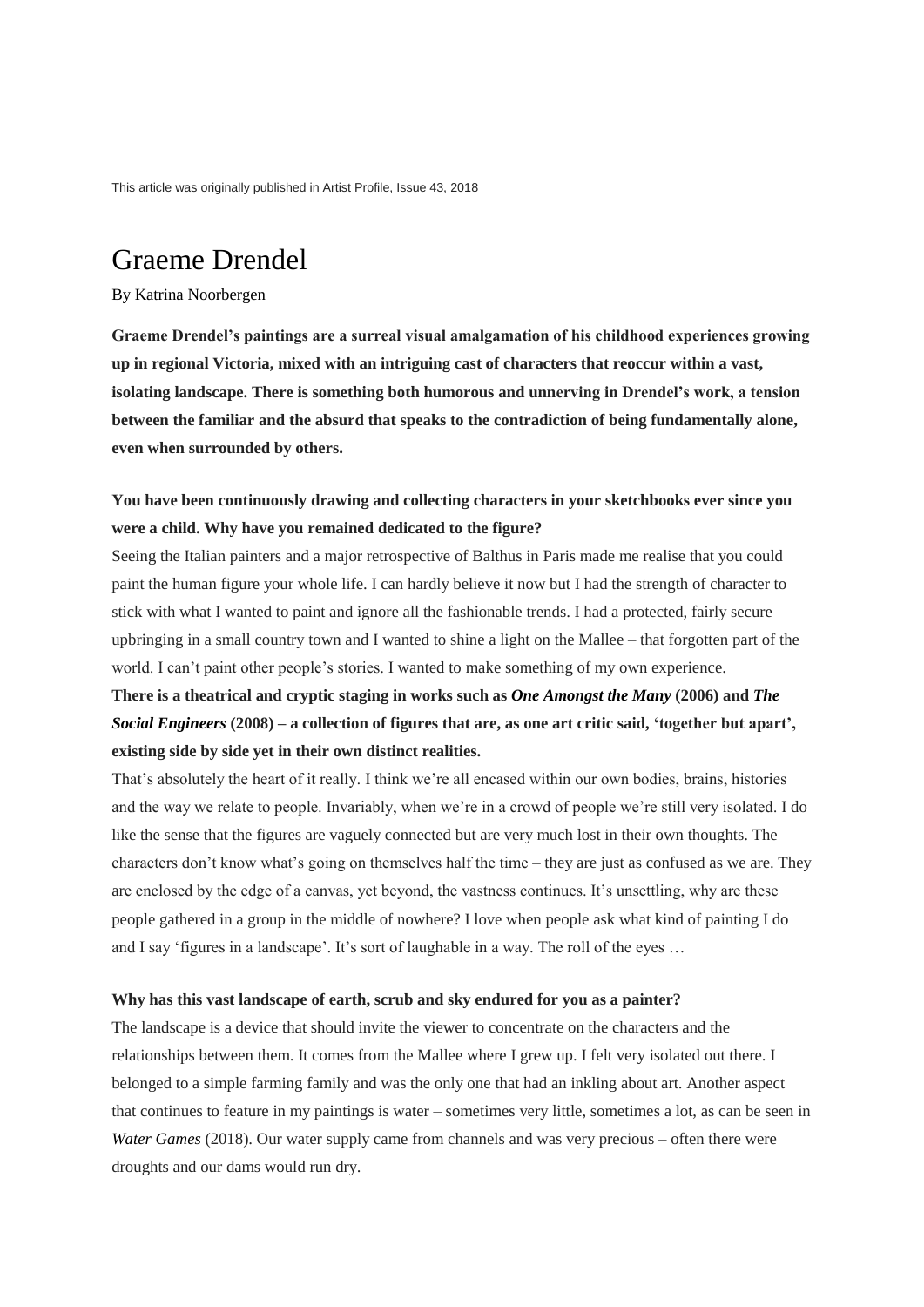I've also used fabrics like curtains, rugs and sheets as an attempt to civilise or soften this landscape, while also adding a sense of theatricality around the characters. This was only for a brief period because I didn't want to overcook that sense of the landscape being a stage, evident in paintings like *The Players* (2008).

#### **Are your paintings compositionally premeditated or do the results often surprise you?**

I attack the canvas intuitively. Years ago when I first started, I used to do drawing, gouache or watercolour studies, and then turn them into a large painting on canvas. I got really sick of doing that because the intrinsic magic of creating something happens when you've got the pencil in your hand and the initial work is being done. So for the last twenty years I almost exclusively walk up to a canvas and use a brush to draw up a figure without any reference. Once I know what the figure is doing I might pose for it or get my wife Wendy to pose. The first figure informs what I do next – it's like walking the tightrope. It's infuriating and frightening but also really exciting. I love coming in at the end of the day thinking 'Christ, I didn't know that was going to happen!' Sometimes I've spent a couple days on a figure but there's something not quite right about it and I'll get rid of it. It might even be the one I started with. You have to sacrifice some. I like that aspect – it's a bit like playing God in a way.

#### **You've achieved a style and mood in your work that's distinctly yours.**

There's a conscious humour in the paintings but also a lot of darkness. Those are the things that keep you interested. I think the familiarity is repetition more than anything. You're painting multiple figures and they just have a look about them that become your own eventually. People have often said how there's a sameness to the characters, about their faces and heads. I hadn't thought about this before but, coming from a small country town, you see the same figures every day when you walk down the street. Some people have commented that they look almost inbred, which was most impolite but I quite liked it.

### **There are times throughout your work where the absence of the figure is keenly felt. What's happening in paintings like** *The Witnesses* **(2008) and** *Testimonial* **(2013)?**

I like to think of them as figurative paintings just that the figures aren't there, though they are in a sense. My own understanding of these paintings has changed. They started off quite frivolous in a way but have absorbed other meanings. They could be seen as a hedonistic scenario where these figures have cavorted off into the landscape with each other. *The Witnesses* is a bit more sinister – it obviously has a bit of reference to the Holocaust with those piles of scattered shoes. I was thinking about the incredible efficiency of the German war machine with that pristine tablecloth. This is only one interpretation though. It's that frustrating thing artists say – 'it's up to the viewer to interpret.'

## **A few years ago you completed a study of the former Mildura Base Hospital. What is the significance of this building for you?|**

It had a huge impact on me as a kid. I was in there a couple of times because I was quite sickly. It just accentuated the isolation – only being visited a couple times by my mother because of the distance. I found a little booklet about the hospital in Albury and it brought everything back, things I've carried with me my